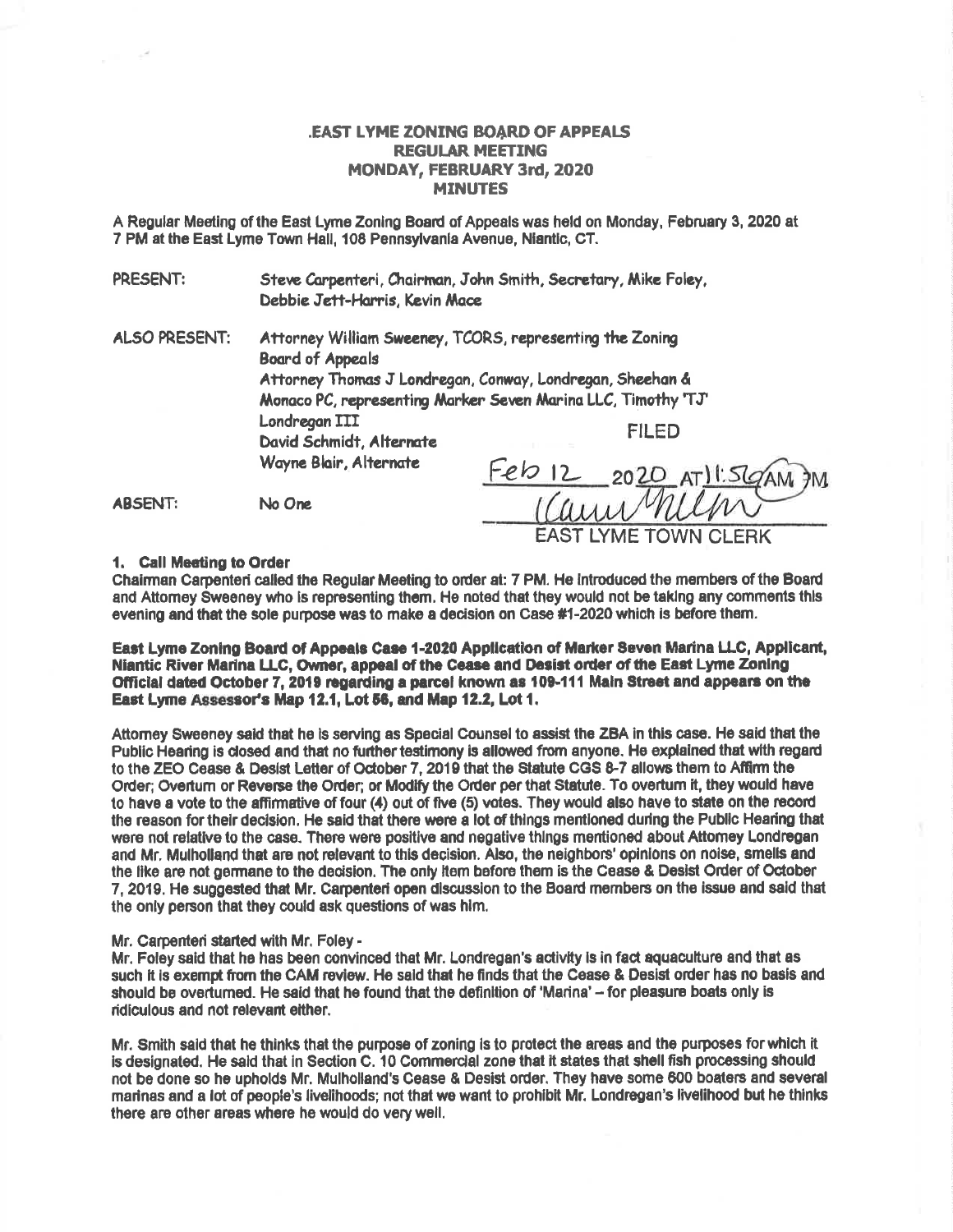Mr. Mace asked Mr. Sweeney's opinion on Rapoport and the other court case that was cited. Mr. Sweeney said that the cases are one of jurisdiction  $-$  there is a question of if the zoning officer has any Jurisdiction over this type of activity. If you do not have jurisdiction then you really cannot enforce anything. For example  $-$  can the zoning officer enforce below the mean high water  $-$  the general rule is that zoning gets the land and the DEEP gets the water. There is an exception if a Town has a Harbor Management Commission and a Harbor Management Plan and courls have found that there is some overJapping jurisdiction - but there are not a lot of cases on this and there are none that talk about shell fishing operations. As there are few cases on this, all attomeys cite the same ones. There are DiPietro and Rapoport. ln DiPletro there was a private dock facility where they originelly docked slx boats and then went and dooked 12 boats. The ZBA upheld the doclsion of the ZEO snd the court sustainsd the decislon of the ZEO gs lt was something that the Harbor Management Plan had oonsiderod with the issue of berthlng and the use of the dock. In the Rapoport (2011) Supreme Court case there was a private dock facility and a nelghbor complained. There was no Harbor Management Plan and the Supreme Courl found that it was lust a dook and that there wes no jurisdiction. He sald that he thinks that what you take from thls ls that when you have a Harbor Management Commission and Plan that the ZEO has some jurisdiction but you cannot requiate outside of the Plan jurisdiction. Attomey Bleasdale is stating that DiPietro dealt with berthing and the usa of the dock and that it is consislent wlth some of the regulations. Attorney Londregan ls taking the position that this is shell fish harvesting and that it is outside of the scope of the Harbor Management Plan. He said that he would agree that it is WELSCO that regulates the harvesting. He said that they would have to decide if the Harbor Management Plan has jurisdiction. He said that he could not tell them the right answer on it - only what case law has stated.

Mr. Mace said he thinks that the Harbor Management was put in place so there is some jurisdiction there but he does feel that it falls under some of the exemptions where processing is concerned and that based on it meeting the exemptions for aquaculture he would reverse the order.

Mr. Foley askad if they have the Harbor Management Plen as s part of ths record. Mr. Sweeney said yes, adding that it ls from the 1980's and that they have a nawer plan that is a work in progress.

Mr. Carpenteri said that he thinks that the Harbor Management Plan has jurisdiction over the marina and that TJ should go for the CAM site plan if he wants to berth therc. He said that he also thlnks that lt does change the oyster and therefore does believe that it is processing. He also feels that a processing plant can be any size. He said that as a small business himself, he feels that TJ has to apply for the proper permits.

Ms. Jett-Harris said that she supports TJ's ability and knowledge but will uphold the decision of the ZEO. She said that she feels that there are a lot of blurred lines in zoning between what they can and cannot do. She said that she has a problem with the word processing and that is what made her come up with the decision that she has. The other two cases that were brought up are just not the same as what is being discussed here. TJ would have to get the proper permits. The tumbler is processing and it changes the oyster.

Mr. Sweeney said that there are differences of opinion here and that when they decide, it is important for them to state the neasons on the record. He sald that Mr. Mace relsed some lnterestlng issues over jurisdiction over the activities in the complaint and he feels that this may weigh heavily in court review. He asked that they state if they feel there is jurisdiction or not and why  $-$ 

Mr. Mace said that he thinks that there is jurlsdiction as that is why the harbor management plan was put in place.

Ms. Jett-Hamis said that she feels that this is untimely as they do not have everything. She asked what the modification part of the decision would be  $-$ 

Mr. Sweeney gave for example that they could take it partly rather than all or nothing for processing. He asked if she feels that they have jurisdiction as she did not answer that part.

Ms. Jott-Hanis sald that with what they have before them that sho feels that they do.

Mr. Carpenteri ssld that he feels that they do heve jurisdiction and that he would need to go before zoning to  $do$  what he needs to  $do - to$  be allowed to do it or to be exempted.

Mr. Smlth asked why the lumbler can't be moved back out into the harbor.

East Lyme Zoning Board of Appeals Regular Minutes - Case #1-2020 - February 3, 2020 2011 2020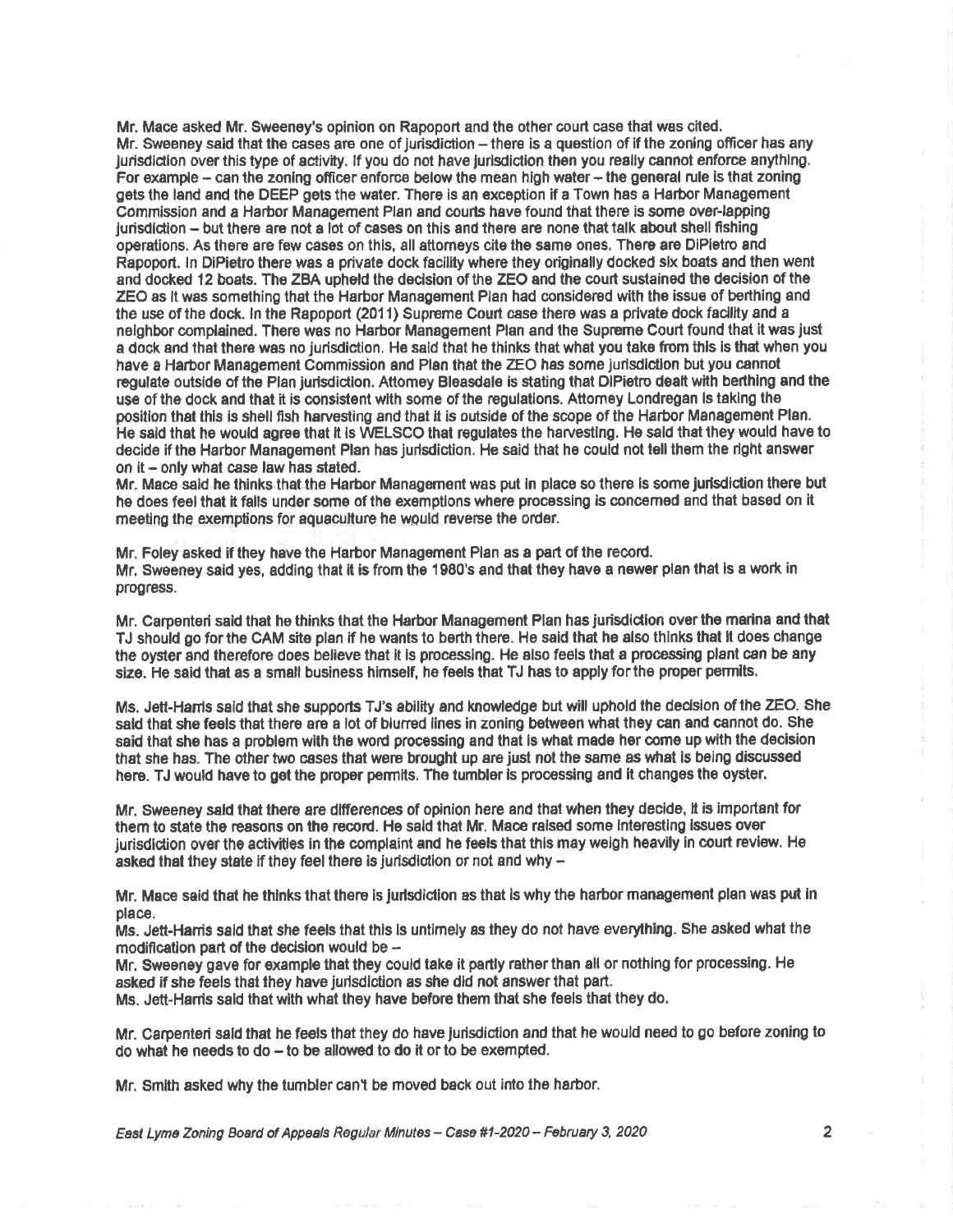Mr. Sweeney said that he thought there was testimony that the piles were destroyed by a storm and it no longer exists.

Mr. Smith said that he gets the fact of the jurisdiction and that the ZEO does have it says no processing of shell fish. If he can get the authorization to do it  $-$  then so be it.

Mr. Foley said that he feels that it is aguaculture and that he is stating from the opinion letter from the State Department of Agriculture where he also cites the tumbling, sorting and drying of oysters as all part of the process so he does not feel that they have jurisdiction as aquaculture is exempt. Also, the existence of the harbor management is a bit yaque.

Mr. Sweeney said that there is obviously a difference of opinion with regard to the mean high water and activities that the ZEO would enforce.

Mr. Foley said that he does not see that - and does not see any upland activity that is in violation as he seems to be concerned with the tumbling of oysters.

Mr. Sweeney said an issue that was raised is if Mr. Londregan has the authority to berth his vessel there because there is a marina there and this would go to the definition of a marina. Mr. Londregan has made the argument that it expands beyond boats to commercial.

Mr. Smith said that he brings his oysters up and tumbles them and that is the big point – if he was out in the harbor then there would not be a problem.

Mr. Sweeney noted that it was brought up that it refers to a shell fishing processing plant.

Mr. Mace said that it is too vague of a description of a plan as no one talked about a definition of a plant,

Mr. Sweeney said that is a problem as there are no definitions for a lot of the items here.

Mr. Foley said that he does not believe that he is processing so it is not a processing plant at all.

Mr. Sweeney noted the Section 14 exemption - of shell fishing. ZEO exhibit Section 14 - 14.2 - exemptions from the CAM are listed as items A thru H. They made the argument that the harvesting of shell fish is the harvesting of a crop. The question is if they fall into those categories and they had two different interpretations. It is something that they may want to consider. He said that the Department of Agriculture is clear in that oysters are crops - but you have to decide where that ends and what harvesting is.

Mr. Foley said that he feels that the letter from the Department of Agriculture is very clear and he thinks that it is exempt.

Ms. Jett-Harris said that she feels that the lines are very blurred; she asked if he has done the CAM.

Mr. Sweeney said no, and that is the reason for the cease & desist.

Mr. Sweeney continued that if those uses were continuously in place and have been operated prior to 1990 and from 1954 that they would have to show that.

Mr. Foley said that he feels that it would be impossible to provide as that area has always been commercial. Also, they keep referring to this as shell fishing but what he is doing is farming.

Ms. Jett-Hams said that the difference is that TJ is using the tumbler.

Mr. Mace asked what it would be if you found him exempt but also processing.

Mr. Sweeney said that would be a tough call.

Mr. Carpenteri asked if anyone would like to make a motion.

Ms. Jett-Harris said that she would like to change her 'vote' and go against the ZEO as Section 14 is very clear that he is exempt – however the lines still are very blurred.

## "MOTION (1)

Mr. Foley moved that based upon the evidence to Overturn the Cease & Desist of the Zoning Official (dated October 7, 2019) in Case 1-2020 Application of Marker Seven Marina LLC, Applicant, Niantic River Marina LLC, Owner, appeal of the Cease and Desist order of the East Lyme Zoning Official dated October 7, 2019 regarding a parcel known as 109-111 Main Street and appears on the East Lyme Assessor's Map 12.1, Lot 56, and Map 12.2, Lot 1.

East Lyme Zoning Board of Appeals Regular Minutes - Case #1-2020 - February 3, 2020